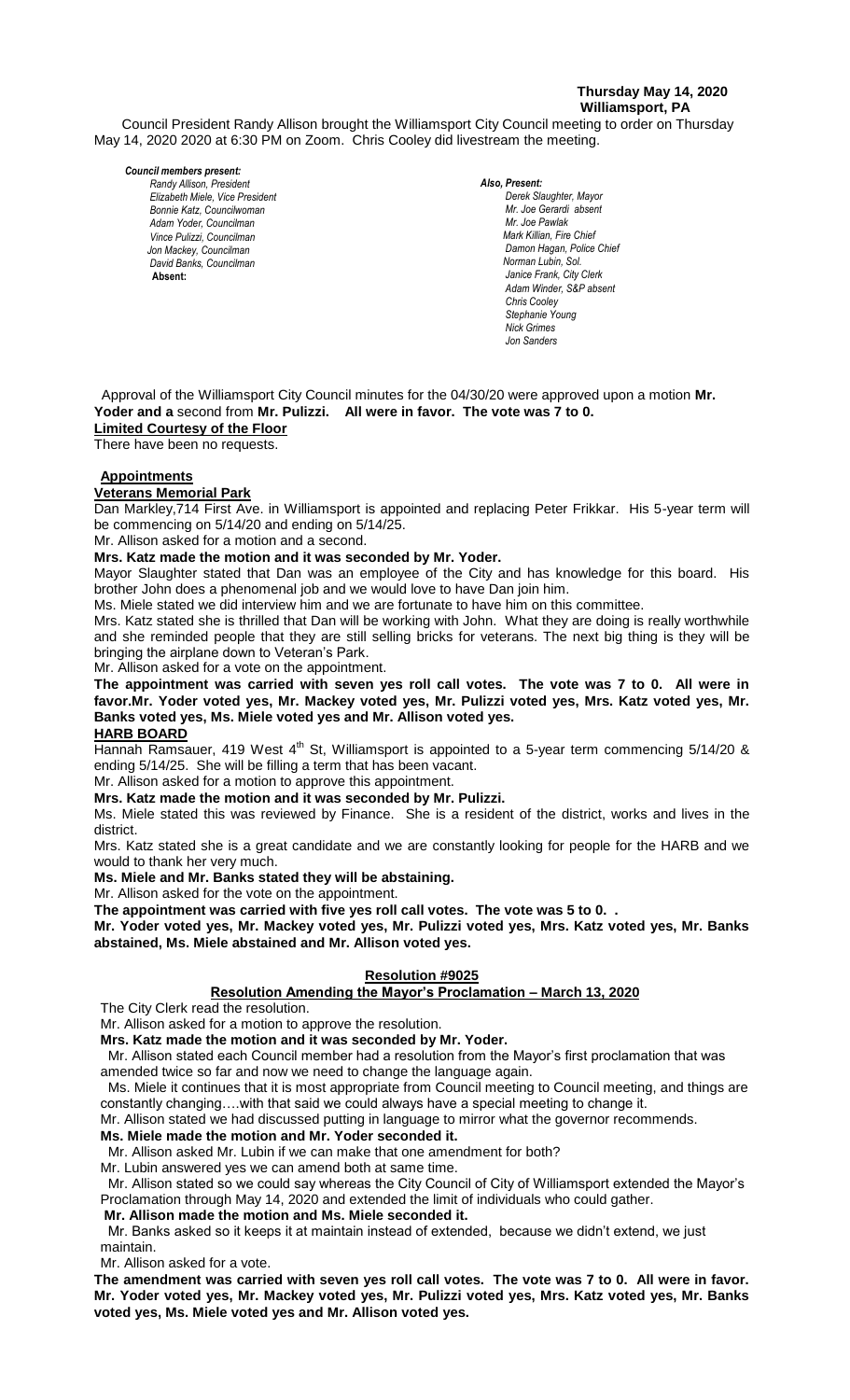**Ms. Miele made a motion to add a final clause to the resolution, Now therefore, be it further resolved that the City Council of the City of Williamsport, hereby extends the Mayor's Proclamation through May 28, 2020 and sets the limit of individuals who attend conferences in accordance with the recommendations of the governor of Pa. Mr. Allison seconded it.** Mr. Allison asked for a vote on the amendment.

**The amendment was carried with seven yes roll call votes. The vote was 7 to 0. All were in favor. Mr. Yoder voted yes, Mr. Mackey voted yes, Mr. Pulizzi voted yes, Mrs. Katz voted yes, Mr. Banks voted yes, Ms. Miele voted yes and Mr. Allison voted yes.**

Mr. Allison asked for a motion on the final resolution.

**Mr. Yoder made the motion and it was seconded by Ms. Miele.**

Mr. Allison asked for a vote on the resolution.

**The resolution was carried with seven yes roll call votes. The vote was 7 to 0. .**

**Mr. Yoder voted yes, Mr. Mackey voted yes, Mr. Pulizzi voted yes, Mrs. Katz voted yes, Mr. Banks voted yes Ms. Ms. Miele voted yes and Mr. Allison voted yes**

#### **Resolution #9026**

#### **Resolution Authorizing the Williamsport Bureau of Police to Hire One Officer –Brett Garbrick (remove from table)**

The City Clerk read the resolution.

Mr. Allison asked for a motion to remove this from the table.

**Mrs. Katz made the motion and it was seconded by Ms. Miele.**

**The resolution was removed from the table with seven yes roll call votes. The vote was 7 to 0. .**

**Mr. Yoder voted yes, Mr. Mackey voted yes, Mr. Pulizzi voted yes, Mrs. Katz voted yes, Mr. Banks voted yes, Ms. Miele voted yes and Mr. Allison voted yes.**

 Chief Hagan stated it is an honor to come before you and introduce Brett Gabrick from the Old Lycoming Police Dept He is a 2004 graduate and also graduated from Mansfield Academy and he is very well trained. We are fortunate to have him and if hired he will be badge number 54. He will go right to work, he was number 8 on our hiring list and we brought him to you earlier this month.

Mr. Allison stated this was initially reviewed by finance.

 Ms. Miele stated we did revisit this in the general discussion about hiring another officer was about looking at the finances and we were looking to level of uncertainly. It is hard for us to calculate the worst case scenario in terms of a dramatic changed. We requested further information from finance and the police. She spoke with Mr. Pawlak and felt that it might be wise to take a wait and see approach given the pandemic. The Finance Dept. and the Police Dept. provided information with a schematic with budgetary projections for the rest of 2020 predicated on the idea of a somewhat significant, 1.5 to \$2 million contraction in the city's budget, 6%. We looking at the overall collections and we talked with the Police Dept about overtime. It was the general consensus among the finance committee bringing the police department up to a total of 48 hires and we initially authorized 49 in the 2020 budget with our budget and because of the change of the one officer who didn't take the position, she concluded by welcoming Brett and thanked him.

Mrs. Katz stated we are happy that Brett is joining us and we are pleased to have him aboard.

Mr. Allison stated we are all grateful for your desire to serve. He asked if he'd like to say anything.

 Mr. Garbrick thanked everyone and stated he has always desired to become a police officer in Williamsport.

Mr. Allison asked for a vote on the resolution.

**The resolution was carried with seven yes roll call votes. The vote was 7 to 0. .**

**Mr. Yoder voted yes, Mr. Mackey voted yes, Mr. Pulizzi voted yes, Mrs. Katz voted yes, Mr. Banks voted yes Ms. Ms. Miele voted yes and Mr. Allison voted yes**

Mr. Allison welcomed Mr. Garbrick and stated his job is to protect and serve and he is sure he will protect the City and serve the citizens.

The rest of Council welcomed him.

### **Resolution #9027**

### **Resolution Authorizing the Bureau of Police to Hire One Officer – Ericka Heath**

The City Clerk read the resolution.

Mr. Allison asked for a motion to approve the resolution.

**Mrs. Katz made the motion and it was seconded by Mr. Mackey.**

 Chief Hagan stated it is a privilege to introduce deputy sheriff Ericka Heath, she is 24 years old and has worked for department since 2017. She graduated from Bloomsburg University with a degree in criminal justice. She will be badge number 12.

 Ms. Miele stated this was reviewed by Finance and she will be joining us to attend the academy with another officer. So because she will be joining in June , she will be attending the academy and will begin serving on the police force at the end of this year or beginning of next year.

 Mr. Mackey welcomed her and stated he fully intends to vote yes and he stated he was in favor of voting for her even if the other officer did, it is important to note the safety of the City and the Police Dept is very important and all staffing is not created equal in his mind. He stated hopefully once we get officer 49, we won't have to have the same discussions.

 Mrs. Katz and Mr. Yoder welcomed her aboard stating that they are very supportive and look forward to what she will do for the City.

 Mr. Banks welcomed her and stated it is great having another female officer aboard. He stated the positives and the negatives of a large city from a rural area, so this will be an interesting learning environment for her.

 Ms. Miele explained that we had another candidate that was recently hired, Kristen Wright, who withdrew from consideration prior to starting.

 Chief Hagan stated he wanted to explain that we had another candidate who recently declined the job and he wanted to clear that up and we plan to get Officer Heath signed up as soon as possible. Mr. Allison asked for a vote on the resolution.

**The resolution was carried with seven yes roll call votes. The vote was 7 to 0. .**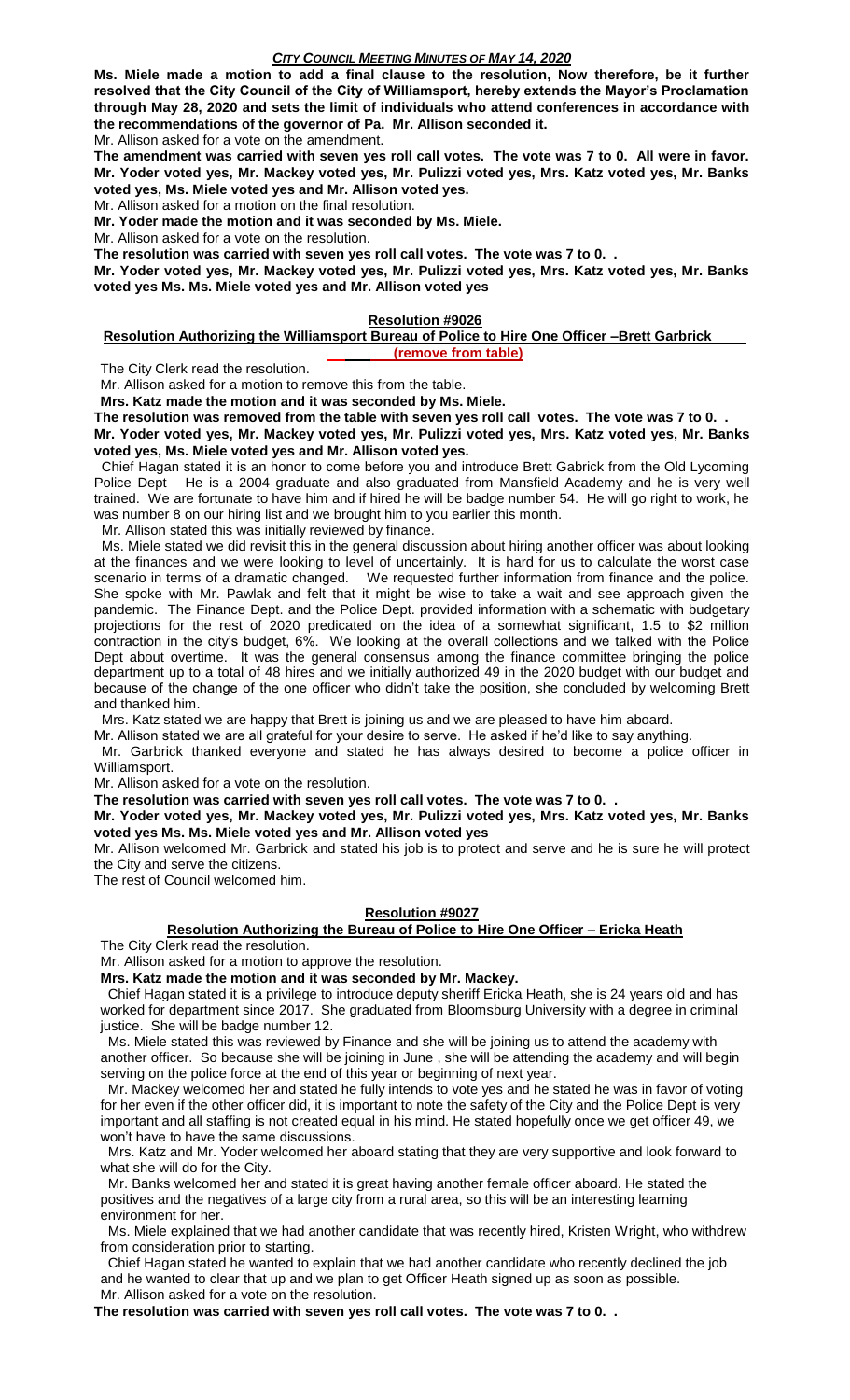**Mr. Yoder voted yes, Mr. Mackey voted yes, Mr. Pulizzi voted yes, Mrs. Katz voted yes, Mr. Banks** 

**voted yes Ms. Ms. Miele voted yes and Mr. Allison voted yes**

Ms. Heath thanked everyone as well as Chief Hagan and stated she is excited to get to the Academy and is looking forward to start working.

## **Resolution #9033**

# **Resolution For a Contract between the Williamsport Bureau of Police & Shallow Creek Kennels**

The City Clerk read the resolution.

Mr. Allison asked for a motion to approve the resolution.

**Mrs. Katz made the motion and it was seconded by Mr. Yoder.**

 Chief Hagan stated this is for our K-9 program and we would be sending an officer to school and we discuss the costs and the overtime and we have more than enough money for this dog and for the training as well. The donations have gone up to over \$78,000 and we have more than enough for the first-year training and maintenance. It was brought up that we might be moving too quickly and this academy will be the same amount of time, about 4 weeks. He stated that we would have a small amount of overtime, but when we are talking a not being able to fill a  $49<sup>th</sup>$  position, another dog would be especially important, like a partner or officer. The dog would provide the extra capability d another partner on the street for one of the night shifts. He also stated that if he didn't think we could handle it, we wouldn't be talking about this right now. He felt it is especially important to consider this seriously and he appreciates the concern and welcomes any questions.

 Mrs. Katz stated we did review this at Public Safety and her concern was for 6 week training and also when the City starts opening up, we don't know how people will react and so also worried if we are going to be short staffed. She stated that they have to take vacations, but as far as she could see, it is still more beneficial at this point when the City is calm to take the vacations. She was concerned about vacations, she felt it would behoove us to send the officer at this point in time instead of Winter. We sent this to the full body of Council with no recommendation.

Mr. Mackey stated it is vitally important that we go to the academy this June.

 Ms. Miele stated that Finance also forwarded it to the full body of council with no recommendation. The concern was about the Winter class and she asked Chief about the vacations.

 Chief Hagan stated a lot of officers carried over their vacation days from last year and we will have to deal with that this year or buy back their vacation.

 Ms. Miele stated but they generally use their vacation during the summer months, so our discussion was the duration of the training period and she talked about the overtime that could incur because of the officer in training and that officer would be with the dog. So the discussion was about manpower and providing staffing for the task force, so do we really want to incur more time, and the final discussion was the average working life of a police dog is about eight years and we will probably need to replace these dogs in eight years, so it might be wiser to wait for another year and we could defray the cost of the dogs and to do one dog, the City only has to budget \$20,000 a year. She personally doesn't find this worth it until we get to the end of the year and take a look at our budget.

Mr. Yoder stated it falls down to manpower for him, when we talk about a  $49<sup>th</sup>$  officer, we have had a vigorous debate with several weeks with staffing. He stated he appreciates the comments and sediments, and it really isn't money on this one, it is about manpower. We talked about being short on manpower.

 Chief Hagan stated it is true with the hiring, we have 48, but in July we would have less officers in the summers and it is tighter. He stated he wouldn't bring it before them, if he didn't think it was worth it. He wanted people to bear in mind that the presence of these dogs even walking down the street scare the most dangerous criminal. The sooner we can get the dog there, the better and the less we space them out, we will be able to raise the money and we have received a lot of donations and we will have over \$250,000 for the replacement of these dogs and we expect some pretty high numbers. It will be a little tight when we sent them, but we did to get the dogs there and back to help us

 Mr. Yoder stated it is not about money, it is about manpower and it doesn't make any sense to pull an officer off the streets when we need them the most. With the new information that the Winter training will be the same amount of time, and the vacation thing is an issue and a concern, but first and foremost we need officers on the streets as many as we can in the summer. While I support the program and I look forward to a second canine onboard due time. I don't think this is the time to do it. I can not support this now and he thanked Chief Hagan for his hard work and also Mrs. Katz for the program itself.

 Chief Hagan stated on the issue of training, we commonly send officers to training throughout the year, but there would be others gone, we have canceled about \$20,000 worth of training because of the coronavirus, and that won't be spent and it goes back to the bottom line. It's kind of extraordinary that the Academy is still running.

 Mr. Pulizzi stated in this instance, he fully supports bringing on an additional k-9, they save lives, when you hear the dog barking, the person is actually afraid. They are more afraid of a canine than they are of what could happen with a scuffle with an officer. The summer does become the busiest time of the year but we still have much summer left after the K-9 training and it is important to get this do on the street and since we can't potentially hire all the officers, an additional k9 would be a true asset.

 Chief Hagan spoke about the different shifts and stated from midnight to 8 there is a much higher percentage of crimes. The night shift is the busiest and he will be coming off on that and he asked for assistance from two other officers, he did state things will be tight, but the night watch is the busiest. Mr. Allison asked if recently has there been an up take? Is one shift heavier than another?

 Chief Hagan stated it slowed right down, but unfortunately the violent crimes are still happening and the number of calls has picked up a little bit. We don't know what will happen in the next couple of months. But he wanted to say that every time a dog shows up, even before they show up, barking down the street, the most dangerous people he has ever seen walk away. He also stated to be honest, it is going to be tight when we send them, but we are willing to do that because the sooner we get them there and back, the sooner the dogs will save lives including our own and that's the next important thing about this program. The officers have volunteer to help out with the time for Officer McGee.

Mr. Allison asked for a vote on this resolution.

**The resolution was carried with four yes roll call votes. The vote was 4 to 3 in favor of the resolution.**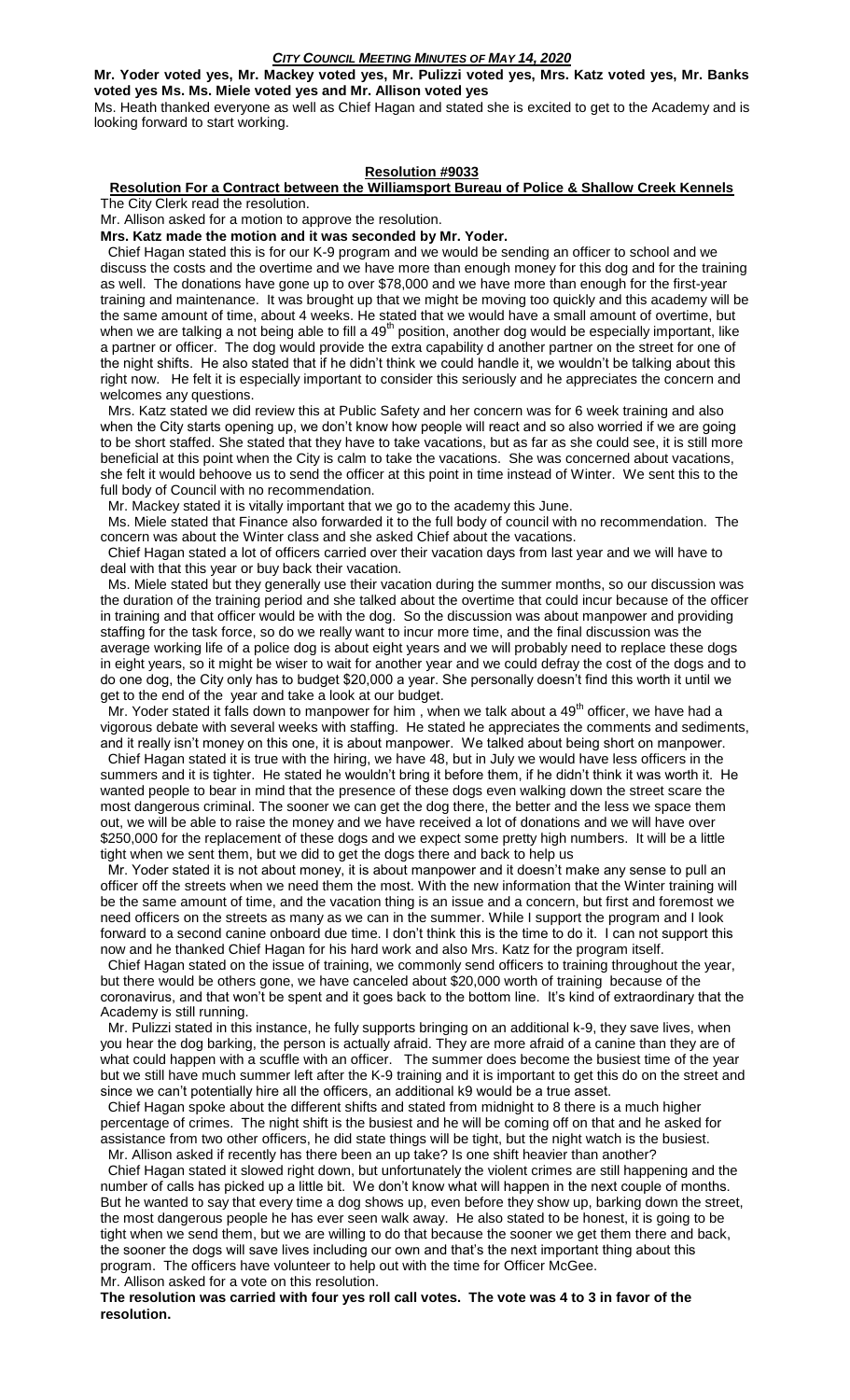**Mr. Yoder voted no, Mr. Mackey voted yes, Mr. Pulizzi voted yes, Mrs. Katz voted yes, Mr. Banks voted no, Ms. Miele voted no, and Mr. Allison voted yes.**

### **Resolution #9028**

### **Resolution for an MOU between on the Pulse, LLC & the City of Williamsport**

The City Clerk read the resolution.

Mr. Allison asked for a motion to approve the resolution.

**Mr. Pulizzi made a motion and it was seconded by Mrs. Katz.**

 Chief Hagan stated this resolution is between on the Pulse and the City of Williamsport. He got to know the founder of on the Pulse over the past several months and we spoke about potential stories she could do on the Police Dept. This is a great way to show how we work and she has a best interests at heart and is willing to make changes to accommodate us as per our solicitor. She would feature a day in the life of a Police Officer and also interview our female officers and finally a feature story on our K9 program. It is a win win and will not cost us a cent.

 Mrs. Katz stated we reviewed this at Public Safety and sent to the full body of Council with a positive recommendation. She thinks this will be a great asset and would also like to see the Fire Dept done as well.

 Mr. Banks stated it would be nice to have the public get an eye on this and show the work you do. Mr. Yoder seconded what Mr. Banks had to say and it will be good for the Police, the City and the

Community.

 Mr. Markey stated he would also like to see this move on to the Fire Department and he is very happy and supportive of this. The more people that know about the City, the better so he is in full support of this.

 Mr. Allison stated that is a good point and we are excited about having positive things to talk about for the public at this time.

Mr. Allison asked for a vote on the resolution.

**The resolution was carried with seven yes roll call votes. The vote was 7 to 0. .**

**Mr. Yoder voted yes, Mr. Mackey voted yes, Mr. Pulizzi voted yes, Mrs. Katz voted yes, Mr. Banks voted yes Ms. Ms. Miele voted yes and Mr. Allison voted yes**

#### **Resolution #9029**

#### **Resolution to Approve Amendment to the 2016 Subrecipient Monitoring Agreement between County & City**

The City Clerk read the resolution.

Mr. Allison asked for a motion to approve the resolution.

**Mr. Pulizzi made the motion and it was seconded by Mr. Yoder.**

 Ms. Young stated this agreement is for 2016 PHARE fund, the City was awarded \$225,000 in funds for the historic district. The millionaire's district was identified as a secondary target. We notified 142 Property owners and we received 10 applicants and they had to meet certain requirements, of the 10 only one meet the requirements and reviewing the guidelines, student housing is not eligible. Thirty percent of the funds benefit owners or tenants with income under \$50,000. Of the 10 responses, we received, only one meets the income target. To ensure we meet the program requirements of 30%, we will notify those in the historic district about the program. Student housing may help us meet the requirement, but again it is not eligible for the program. The extension of the contract to June 30, 2021 is the only change to the original agreement. This was reviewed by Finance.

 Ms. Miele stated this was reviewed by Finance and sent to the full body of Council with a positive recommendation.

Mr. Allison stated this is pretty straight forward.

Mr. Banks asked if this was us not having the ability to market this?

 Ms. Young answered we do a mass mailing so all home owners are notified and we did notify them. Sometimes a factor that they don't have the 15% upfront and also the 30% medium target was difficult to meet.

Mr. Allison asked for a vote on the resolution.

**The resolution was carried with seven yes roll call votes. The vote was 7 to 0. . Mr. Yoder voted yes, Mr. Mackey voted yes, Mr. Pulizzi voted yes, Mrs. Katz voted yes, Mr. Banks** 

**voted yes Ms. Ms. Miele voted yes and Mr. Allison voted yes**

### **Resolution #9030**

### **Resolution to Approve a 2nd Amendment to 2015 Subrecipient Monitoring Agreement between County & City**

The City Clerk read the resolution.

Mr. Allison asked for a motion to approve the resolution.

**Mrs. Katz made the motion and it was seconded by Mr. Yoder.**

 Ms. Young stated this is a similar agreement with the County and it extends until June 2021. The City was awarded \$200,000 for this program in the neighborhood. Today we have rehabilitated five properties and with 16 rental units and renovations at one additional site under contract. The contract has a balance of \$110,000. By approving this extension, it allows us to accept additional applications and extend the remaining funds for the project. The extension is to June 2021 is the only change to the agreement. It was reviewed by Finance.

 Ms. Miele stated Finance did forward this to the full body of Council with a positive recommendation. Mr. Mackey asked how long can this be extended? Is it year to year or is there an applicant we want to keep pursing?

 Ms. Young answered that it is up to the County. Every year when the contract is about to expire, we are notified by the County.

Mr. Allison asked for a vote on the resolution.

**The resolution was carried with seven yes roll call votes. The vote was 7 to 0. .**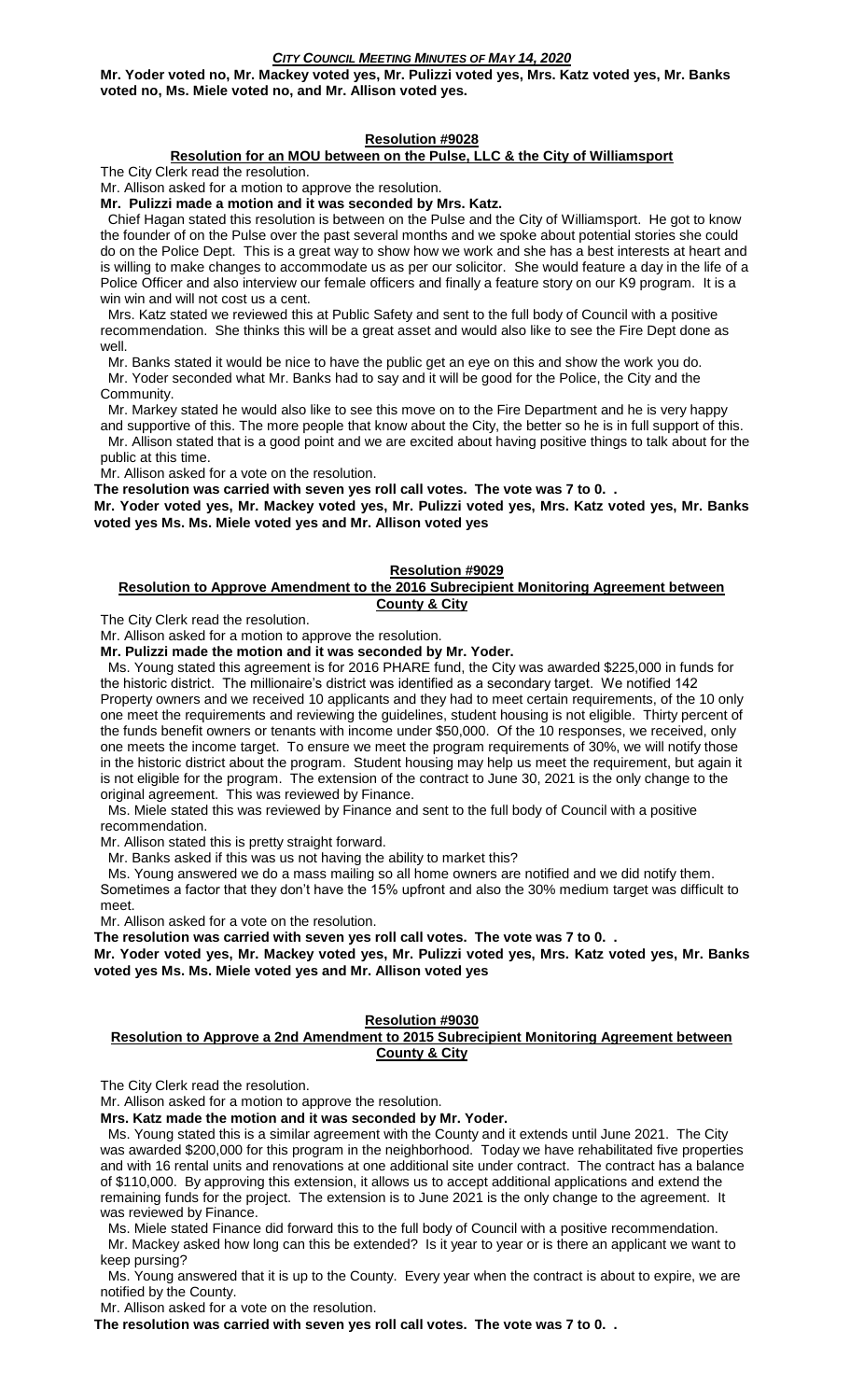**Mr. Yoder voted yes, Mr. Mackey voted yes, Mr. Pulizzi voted yes, Mrs. Katz voted yes, Mr. Banks voted yes Ms. Ms. Miele voted yes and Mr. Allison voted yes**

### **Resolution #9031**

### **Resolution Designation of the Agent Resolution for DR-4506 – COVID-19**

The City Clerk read the resolution.

Mr. Allison asked for a motion to approve the resolution.

**Mr. Pulizzi made the motion and it was seconded by Mrs. Katz.**

 Chief Killian stated this is just allowing Mayor Slaughter to designate me, Fire Chief to file for FEMA, PEMA grants reimbursements for the process regarding Covid-19 funding. We have been working with all City departments in finance establishing our expenses throughout the pandemic associated with primarily protective equipment with personnel and overtime expenditures. As the process continues, there is a variety of paperwork and forms with applications to be completely through PEMA and FEMA. This resolution is a requirement that allows me to continue on with the process. This was reviewed in Public Safety.

 Mrs. Katz stated we did review this in Public Safety and it was forwarded to the Full body of Council with a positive recommendation. She stated that she is happy to know that our Fire, Police and Codes and everyone else is up to snuff with taking cared of everything that has to be done with this.

 Mr. Banks stated he was happy that all were on top of everything and a thank you goes out to the administration in general, they have done a great job.

Mr. Allison agreed and asked for a vote on the resolution.

**The resolution was carried with seven yes roll call votes. The vote was 7 to 0. .**

**Mr. Yoder voted yes, Mr. Mackey voted yes, Mr. Pulizzi voted yes, Mrs. Katz voted yes, Mr. Banks voted yes Ms. Ms. Miele voted yes and Mr. Allison voted yes**

# **Resolution #9032**

**Resolution Authorizing CFAI Accreditation Process for the Bureau of Fire** The City Clerk read the resolution.

Mr. Allison asked for a motion to approve the resolution.

**Mrs. Katz made the motion and it was seconded by Mr. Yoder.**

 Chief Killian stated this resolution is allowing the Fire Dept to enter into the CFAI which is the Commission Fire Accreditation Process Agency, this allow Fire to enter into this process and it takes a significant amount of time and allow us to access and compare us to other agencies internationally. He wanted to note that there are only 3 agencies in the accreditation and we would be the only one in a Third Class City. This will allow us to deep dig into the Fire Dept and help us to provide the best service to our citizens. He stated that he is excited for this opportunity and wants to provide the City with the best service we can offer our citizens. This was reviewed by Public Safety and Finance.

 Mrs. Katz stated this was reviewed by public safety and sent to the full body of Council with a positive recommendation. She stated we are pleased with the direction of both our departments that are going in. She thanked them for taking this step. This will take about five years to do and this would say a lot for our City. She thanked the Chief.

Ms. Miele stated this was also reviewed by Finance and sent to the full body of Council with a positive recommendation. This item and the next item go hand in hand, but we thought that in much the same way we fully supported the police when they began accreditation process earlier this year in February. The process seems to be running smoothly for the police department and we received approval of the IT department. We thought that this too, clearly the accreditation strengthens our department and helps us document the strengths as we move into both political and economical climate where we hope to receive regional position, it only will strengthen us.

Mr. Allison thanked them both for taking the initiatives and asked for a vote on the resolution.

**The resolution was carried with seven yes roll call votes. The vote was 7 to 0. .**

**Mr. Yoder voted yes, Mr. Mackey voted yes, Mr. Pulizzi voted yes, Mrs. Katz voted yes, Mr. Banks voted yes Ms. Ms. Miele voted yes and Mr. Allison voted yes**

### **Resolution #9033**

#### **Resolution Authorizing an Agreement between the City of Williamsport, Bureau of Fire & Power DMS**

### **For a Software System**

The City Clerk read the resolution.

Mr. Allison asked for a motion to approve the resolution.

**Mr. Yoder made the motion and it was seconded by Mrs. Katz.**

 Chief Killian stated this is to authorize the Fire Dept to use DMS software, you are probably familiar with it because the police department uses it. The interesting part of this prior to our accreditation, we were changing operational orders and really putting things out on a daily basis and we were doing it on paper. We really need to do this digital so our people can be informed pretty quickly. It provides us with tools and we have some local training. It allows our Public Safety to branch out to the rest of the City and increases our efficiently and assured all personnel to get it. Things will be updated and this will be part of a three part system. This was reviewed in Public Safety and Finance.

 Ms. Miele stated Finance did review this and sent to the full body of Council with a positive recommendation. This will piggy off the Police and will add an additional \$2,000 to the cost so far. The Police have had positive things from this and this is something that will be useful throughout the City. After Police and Fire use it, we can see if it will be useful, the cost of this will be \$2,400 and will continue to add a cost to the City annually.

 Mrs. Katz stated Public Works reviewed this and sent to the full body of Council with a positive recommendation. Chief Killian explained to us the system will the additional dashboard. She stated this is something we have wanted to see for many years. We are excited to know that this can work for the rest of the City.

Mr. Banks stated this is broader effort to go paperless with the City, Covid has pushed with forward and it is now to our advantage to do so.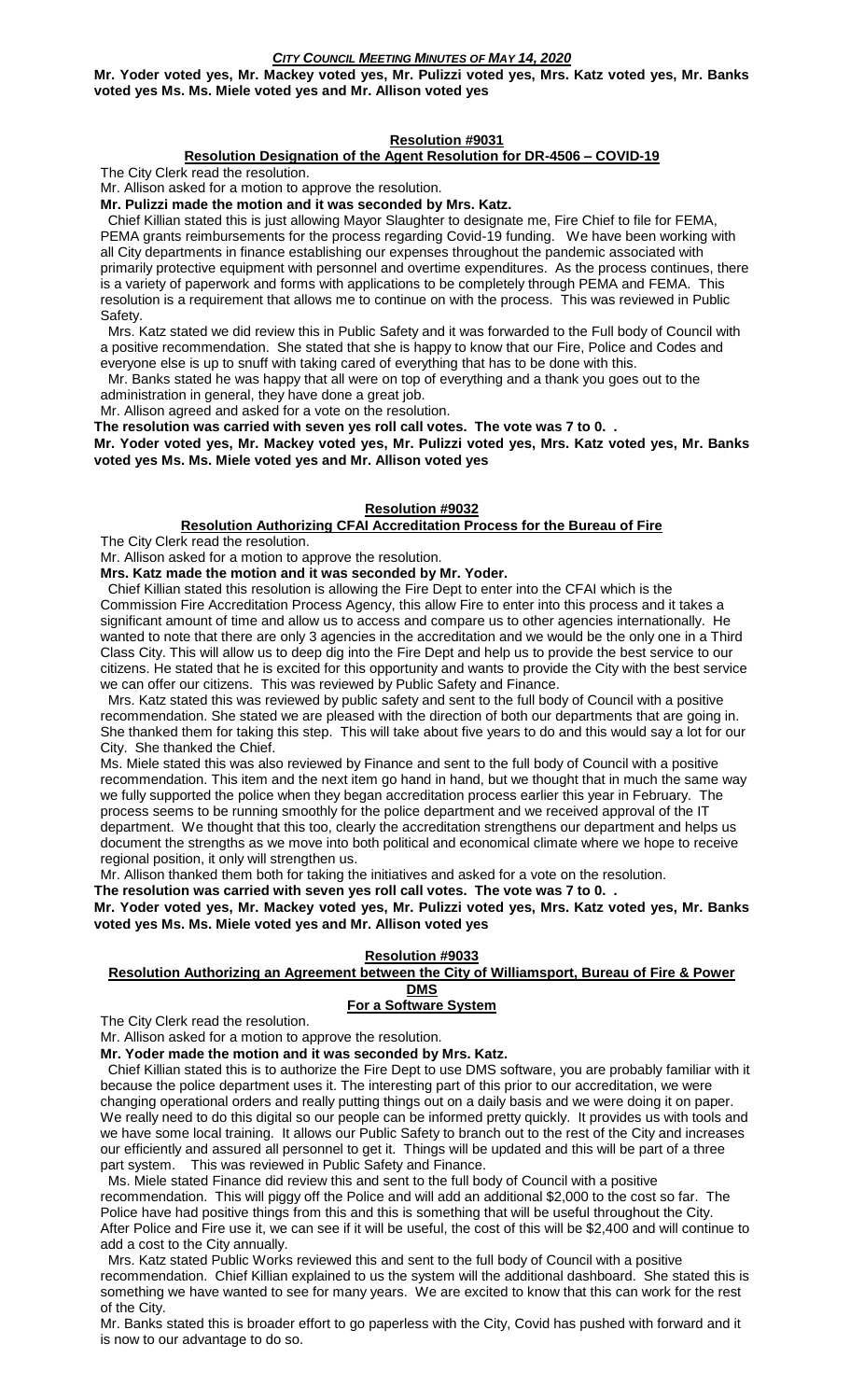Mr. Allison asked for a vote on the resolution. **The resolution was carried with seven yes roll call votes. The vote was 7 to 0. . Mr. Yoder voted yes, Mr. Mackey voted yes, Mr. Pulizzi voted yes, Mrs. Katz voted yes, Mr. Banks voted yes Ms. Ms. Miele voted yes and Mr. Allison voted yes**

Accept for Filing:

Finance Committee Meetings 02/18/20 Public Safety Meeting Minutes 03/03/20 Public Works Meeting Minutes 03/03/20

Mr. Allison asked for a motion to accept the minutes for filing.

**Mr. Yoder made the motion and it was seconded by Mrs. Katz.**

Mr. Allison asked for a vote to accept the minutes for filing.

**The minutes were accepted for filing with seven yes roll call votes. The vote was 7 to 0. . Mr. Yoder voted yes, Mr. Mackey voted yes, Mr. Pulizzi voted yes, Mrs. Katz voted yes, Mr. Banks voted yes Ms. Ms. Miele voted yes and Mr. Allison voted yes**

Announcements

 The next regularly scheduled City Council meeting will be held on Thursday May 28, 2020 a 6:30 PM, **TBA**

Upcoming Meetings:

| Tuesday, May 19   | 10:00<br>6:30 | AM Blighted Property<br>11:00 AM Historic Preservation<br>PM HARB |
|-------------------|---------------|-------------------------------------------------------------------|
| Thursday, May 21  | 10:30<br>4:00 | AM Zoning Hearing Board<br>PM Board of Health                     |
| Friday, May 22    | 11:00         | AM ERC                                                            |
| Tuesday, May 26   | 11:30         | AM Public Safety Meeting                                          |
|                   | 1:00          | <b>PM</b> Finance Meeting                                         |
|                   | 12:00         | PM Planning Commission (Monday, Memorial                          |
|                   | 2:30          | <b>PM</b> Public Works Meeting                                    |
|                   | 7:00          | PM Citizen's Corp                                                 |
| Wednesday, May 27 | 11:30         | <b>AM Redevelopment Authority</b>                                 |
| Thursday, May 28  | 7:30          | PM City Council meeting                                           |

# *[Meetings Held in Trade & Transit, Unless Otherwise Noted – [scr] = William Sechler Community Room]*

Ms. Miele stated that the Historic Board will meet on Tuesday, May 26<sup>th</sup> at 11:00 AM

Mr. Allison asked if there were comments from **City Council**.

Mr. Allison stated he would like to comment on the fact that we are all dealing with and everyone is watching the numbers for our county and our area. We are getting a little bit of a breakdown from the County on the corona and they are keeping track of things. As of yesterday, there were 24 confirmed cases in the study. That doesn't say the State isn't tracking, there is no way to apply that data. A lot of those counties are probably in the red and that doesn't mean there aren't asymptomatic people, but it puts into perspective. He wanted and council wanted to extend our heartfelt sympathy towards our neighbors in Jersey Shore and the outbreak they have had there in the nursing home. It's one of those tragedies that is a result of the virus and how it acts and we want to support them in any way we can. We certainly want to add our voice to encourage the State, if they can hear us, to focus on the community and that nursing home and help them through this trying time. We support all of those who are working to do that and help them get through this crisis.

Mr. Yoder added we are in the process of reopening. There is a lot of back and forth and chatter about how it is being done and what have you. I think we can all agree and understand the level of necessity to getting to that point economically and fiscally. For everyone watching, I encourage you to take this seriously, protect yourself and each other in doing that and be responsible as we can. We have invested a lot thus far in the response to combating this economically, specifically and if we can be responsible, which I trust we can be, we will not waste the investment made this far and can push forward faster by being cautious and being safe. We just encourage everyone to do so as we slowly open up.

Mr. Allison asked for comments from the **administration.**

There were none.

Mr. Allison asked if there were any comments from the **general public**.

Mr. Lubin stated we have two comments that are identical. One came from Misty Dion and the other from Shalynn Sluzaris. The comments are while the Department of Justice continues their investigation, our attorneys continue to offer negotiation…….we demand City Council to take action in their commitment to make City Hall accessible. It has been over a month and we have not received a response from City Council. Instead City Council has developed an AD Hoc Committee tasked with making timely recommendation on whether to stay or move to another facility. This topic has been rehased for years.